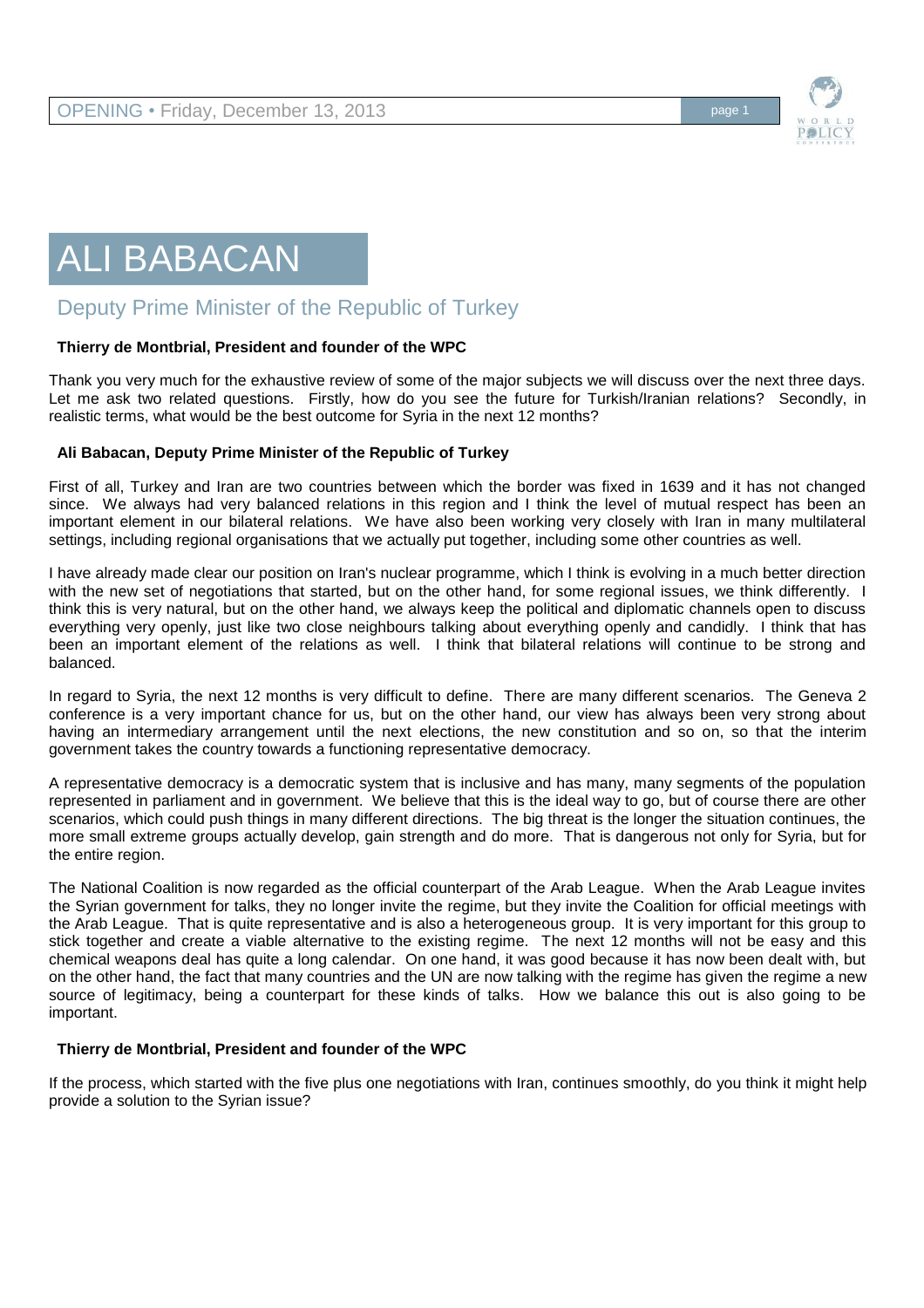

#### **Ali Babacan, Deputy Prime Minister of the Republic of Turkey**

First of all, when we talk about the nuclear file and P5+1 in Iran, it is important to keep these talks within the framework of the nuclear file. There could be countries that view the issue from a wider angle, but we think that it is better to keep it concentrated on the nuclear file. If we have goodwill, support and compromise, I think there might be a chance. That is why it is very important to stick with the calendars and what has been mutually agreed and promised, and continue to build mutual trust, which is crucial.

#### **Thierry de Montbrial, President and founder of the WPC**

Thank you very much. We have time for one good question.

#### **François Clémenceau, Le Journal du Dimanche**

J'aimerai que vous soyez un peu plus précis sur votre réponse, en ce qui concerne la Syrie. Vous avez mentionné qu'effectivement il ne devait pas y avoir de lien entre la négociation avec l'Iran et ce qu'il se passe du côté Syrien, malgré tout vous êtes au courant des dernières nouvelles à savoir que les groupes extrémistes dont vous venez de parler ont pratiquement dévalisé, à la fois les installations et l'arsenal de l'armée libre de Syrie à la frontière turque. Est-ce-que cela ne vous pose pas un problème en tant que gouvernement et principal soutien de la coalition syrienne ? Merci.

#### **Ali Babacan, Deputy Prime Minister of the Republic of Turkey**

I missed the first part of the question. Was it about stolen weapons?

#### **Thierry de Montbrial, President and founder of the WPC**

He said that you did not fully answer the question about Syria.

#### **François Clémenceau, Le Journal du Dimanche**

Je disais que sur ce que vous venez d'aborder en ce qui concerne l'opposition syrienne, vous avez mentionné des petits groupes extrémistes qui menaçaient de devenir de plus en plus prépondérants en Syrie. Et cela menaçait évidemment l'ensemble de l'échafaudage. Il se trouve que ces petits groupes d'extrémistes syriens sont devenus beaucoup plus gros que ce que l'on imaginait il y a quelques mois et que récemment ils ont donc, à la frontière turque, à Babalawa, saisit l'essentiel de ce qui contenait l'infrastructure de l'armée libre de Syrie à l'état major du général Idriss. Je voulais savoir si cela menaçait ce que vous-même avez l'intention de construire avec la coalition nationale syrienne ?

#### **Ali Babacan, Deputy Prime Minister of the Republic of Turkey**

I think we should probably concentrate more on why those groups exist and how they continually extend their grounds, in a way. It is a country in which half of the population has been internally displaced or living in exile or living as refugees and so on. It has a regime that is killing its own citizens. 150,000 people have already been killed. The international community has only taken one step so far, which is to deal with the chemical weapons. Only 1,500 people died because of the chemical weapons that were ratified, but 150,000 people died by other weapons.

The international community is not really showing its strength for humanitarian purposes or taking any kind of stance against the regime and so the people are inevitably resorting to these extremist groups, which they expect may bring some improvements. This is a very dangerous situation. Because of this, we have always pushed extremely hard for the UN, the international community and other independent countries to do more about Syria during the earlier phases of the crisis.

To deal with this, we need to continue the diplomatic process, including the Geneva 2 conference. We need to bear in mind that speed is a crucial aspect. If we do not act immediately, the problems will increase. The extremists already